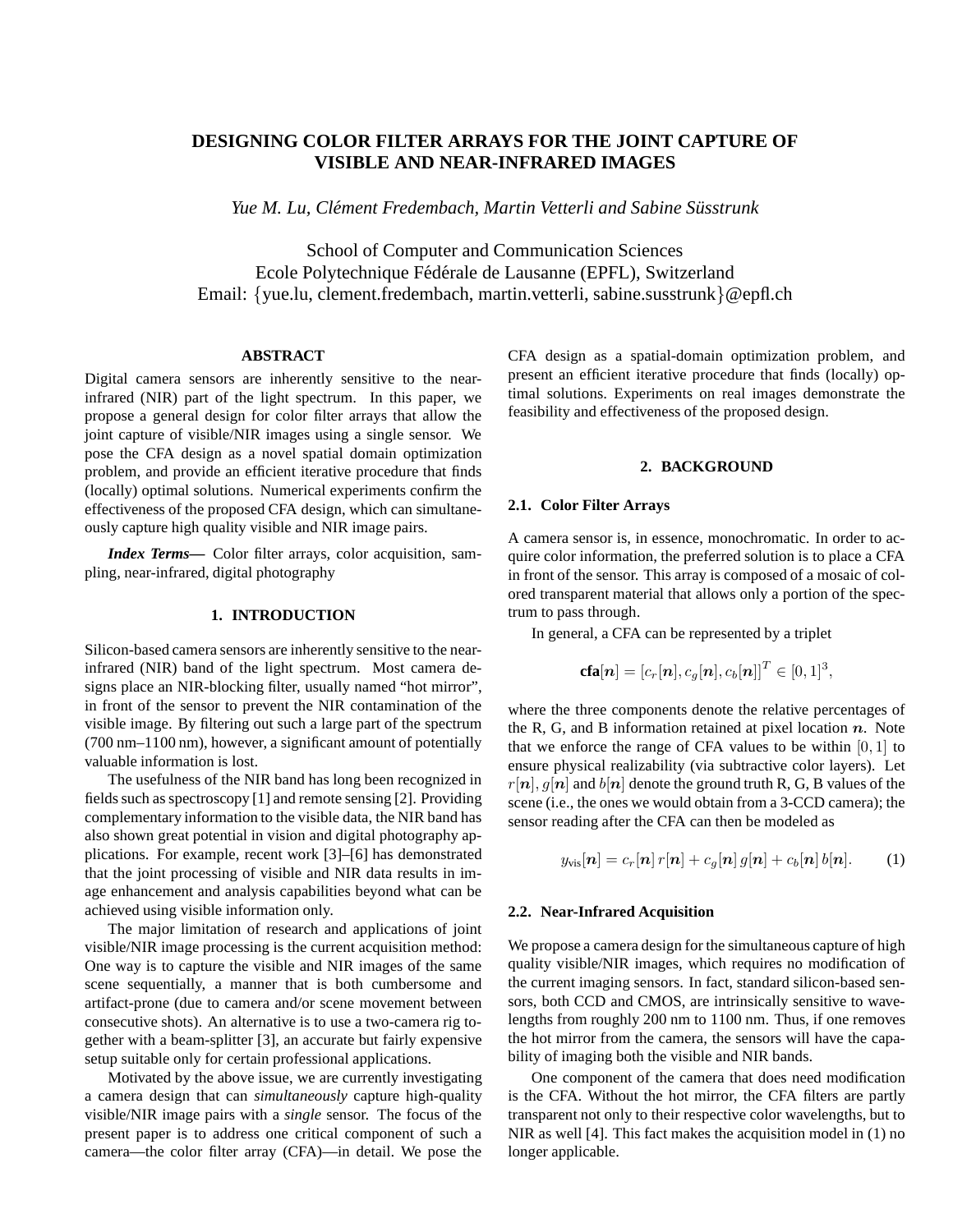

**Fig. 1**. *The block diagram for the visible/NIR acquisition process in the proposed camera design.*



**Fig. 2**. A generic example of a  $2 \times 2$  periodic CFA.

Assume that all color filters in the CFA are equally transmissive to the NIR spectrum.<sup>1</sup> Consequently, the color/NIR acquisition process in the proposed camera design can be represented by the scheme shown in Figure 1. The three visible channels,  $r[n], g[n]$  and  $b[n]$ , are combined by the CFA into a single mosaicked image  $y_{\text{vis}}[n]$ . However, since the hot mirror of the camera is removed, all color filters are sensitive to the NIR spectrum as well. The actual sensor reading  $y[n]$  therefore is a summation of  $y_{\text{vis}}[n]$  and an NIR intensity image, denoted by  $f[n]$ . It follows from (1) that

$$
y[n] = c_r[n] r[n] + c_g[n] g[n] + c_b[n] b[n] + f[n]. \tag{2}
$$

The goal of the present work is to design a CFA and the associated demosaicking algorithm that can reconstruct, from  $y[n]$ , full-resolution estimates of the visible and NIR information (i.e., a 4-layer RGB+NIR image).

Before presenting the proposed new design in Section 3, we first explain why existing CFA patterns in the literature cannot handle the simultaneous acquisition of the visible/NIR images. To that end, consider a simple image

$$
r[n] = g[n] = b[n] = c_1
$$
 and  $f[n] = c_2$ ,

where  $c_1$  and  $c_2$  are two constants. In the visible spectrum, the above image represents a uniform gray patch. A common feature of most existing CFA patterns is that

$$
c_r[\boldsymbol{n}] + c_g[\boldsymbol{n}] + c_b[\boldsymbol{n}] \equiv \gamma,\tag{3}
$$

i.e., the summation of the R, G, B values (sometimes called the "luminance gain") of the CFA is a constant. For example, the widely used Bayer CFA satisfies this condition with  $\gamma = 1$ . Other examples include the CMY CFA ( $\gamma = 2$ ), as well as the various new designs proposed in [7]. From (2), the sensor reading in this case can be written as  $y[n] = \gamma c_1 + c_2$ . We see that there exist different combinations of  $c_1$  and  $c_2$  that can generate identical  $y[n]$ . Consequently, it is impossible to recover the original images by using CFAs satisfying (3).

### **3. THE PROPOSED CFA DESIGN METHOD**

The choice of CFA patterns has a great impact on the final image quality in the digital imaging pipeline. The recent work of Hirakawa and Wolfe [7] proposes to design the CFA in the Fourier domain. The key idea behind this Fourier approach is that one should design the CFA to minimize the frequency-domain aliasing between the luminance and chrominance channels [8].

By doing so, aliasing is treated as noise, and hence should be avoided at all cost. However, rather than a total loss of information, aliasing merely represents a *linear* mixing of frequency values, which can be subsequently decoupled by carefully designed reconstruction algorithms. In what follows, we propose a novel spatial domain approach to CFA design, which allows the existence of frequency aliasing.

#### **3.1. Linear Minimum Mean Square Error Demosaicking**

We start our discussion with the demosaicking algorithm. Consider a generic  $N \times N$  periodic CFA. Surrounding each  $N \times N$ block is a local neighborhood of pixels of size  $(2L+1)N \times (2L+1)$  $1$ )N, where L specifies the neighborhood size. See Figure 2 for an example, where  $N = 2$  and  $L = 1$ .

Denote by  $y \stackrel{\text{def}}{=} \text{vec}(y[n])$  the sensor observation vector, where  $vec(\cdot)$  denotes the vectorization of a matrix by stacking its columns. Similarly, we can define the ground truth vector  $\boldsymbol{x} \stackrel{\text{def}}{=} [\text{vec}(r[\boldsymbol{n}])^T, \text{vec}(g[\boldsymbol{n}])^T, \text{vec}(b[\boldsymbol{n}])^T, \text{vec}(f[\boldsymbol{n}])^T]^T$ . The proposed visible/NIR image acquisition model in (2) can then be written as a compact matrix-vector multiplication

$$
\mathbf{y} = \mathbf{A}\mathbf{x}
$$
  
\n
$$
\stackrel{\text{def}}{=} \begin{bmatrix} \text{diag}(c_r[\mathbf{n}]) & \text{diag}(c_g[\mathbf{n}]) & \text{diag}(c_b[\mathbf{n}]) & \mathbf{I} \end{bmatrix} \mathbf{x}, \quad (4)
$$

where  $diag(\cdot)$  denotes a diagonal matrix constructed from its argument, and  $\boldsymbol{I}$  is an identity matrix. We refer to the matrix  $\boldsymbol{A}$ defined above as the *CFA sampling matrix*.

Let  $x_0 \in \mathbb{R}^{4N^2}$  be the vector formed by the RGB and NIR pixel values at the center  $N \times N$  block (e.g., the region inside the black rectangle in Figure 2). We can easily verify that there is a constant "selection" matrix  $S$  (consisting of zeroes and ones) such that  $x_0 = Sx$ .

The goal of demosaicking is to obtain an estimate of  $x_0$  from the observation vector  $y$ . In this paper, we focus on linear demosaicking algorithms, and hence the estimation process can be represented by

$$
\widehat{\boldsymbol{x}}_0 = \boldsymbol{D}\,\boldsymbol{y} = \boldsymbol{D}\boldsymbol{A}\,\boldsymbol{x},\tag{5}
$$

where  $\hat{x}_0$  is the estimated vector and D is a fixed demosaicking matrix. The average performance of a particular demosaicking matrix  $D$  can be measured by the mean square error of reconstruction, defined as

$$
\text{MSE} \stackrel{\text{def}}{=} \text{E}\left(\|\boldsymbol{x}_0 - \widehat{\boldsymbol{x}}_0\|^2\right) = \text{E}\left(\|\boldsymbol{S}\,\boldsymbol{x} - \boldsymbol{D}\boldsymbol{A}\,\boldsymbol{x}\|^2\right),\quad (6)
$$

where  $E(\cdot)$  denotes the expectation operator.

Let  $C \stackrel{\text{def}}{=} E(xx^T)$  be the data correlation matrix. Since  $C$ is positive semidefinite, we can always factorize it as  $C = PP$ ,

<sup>&</sup>lt;sup>1</sup>Pigments with this property do exist, and are used, for example, in the printing of banknotes.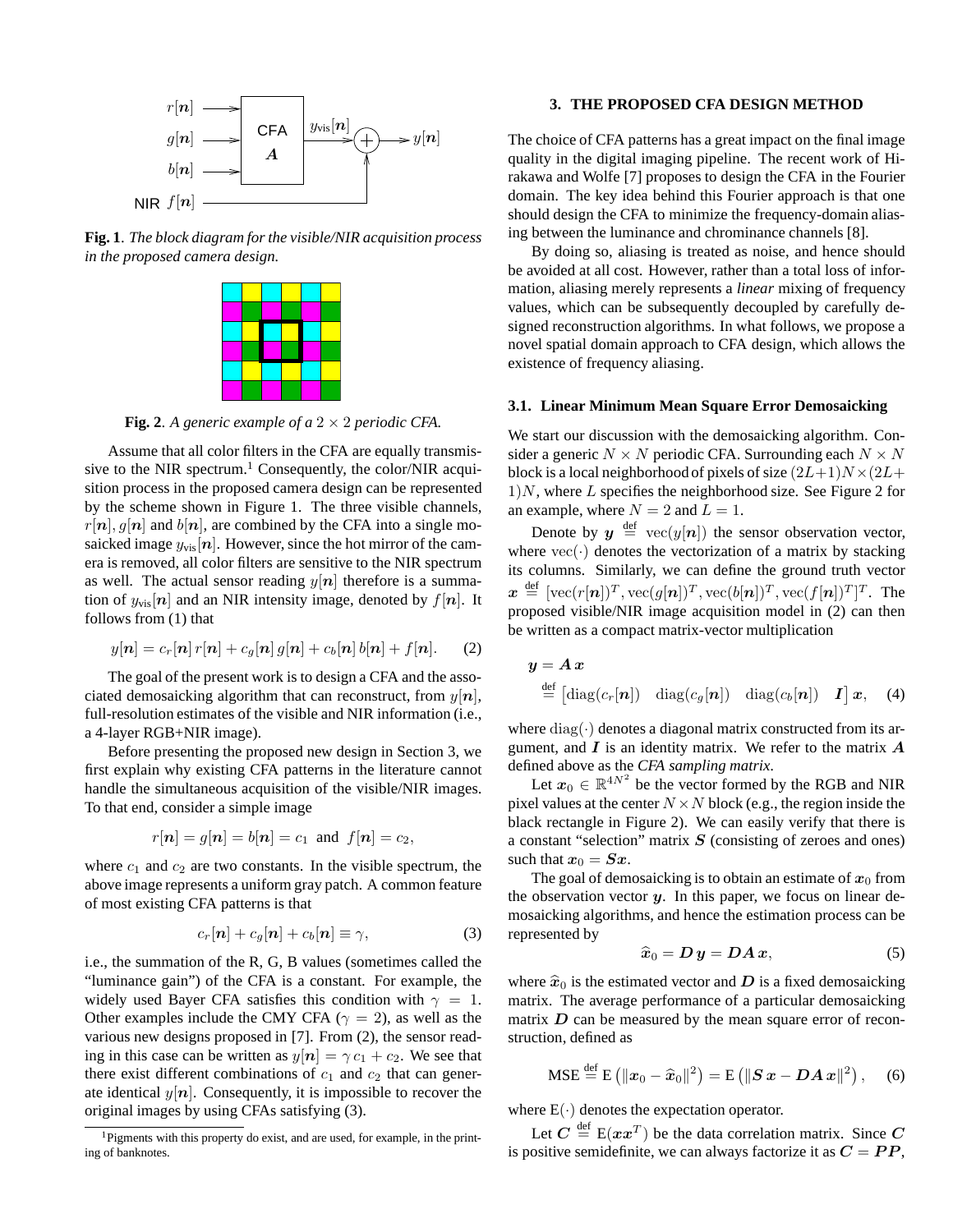where the "square root"  $P$  is another positive semidefinite matrix. The MSE defined in (6) can be rewritten as [9]

$$
\text{MSE} = ||\boldsymbol{SP} - \boldsymbol{D}\boldsymbol{A}\boldsymbol{P}||_{\text{F}}^2,\tag{7}
$$

where  $\lVert \cdot \rVert_F$  is the Frobenius norm of a matrix.

The optimal linear demosaicking scheme in the minimum mean square error (MMSE) sense is thus the solution to the following optimization problem: [10]

$$
D^* = \underset{D}{\arg\min} \ \|SP - DAP\|_{\mathrm{F}}^2. \tag{8}
$$

A closed-form solution to (8) is

$$
D^* = SP(AP)^{\dagger}, \tag{9}
$$

where † denotes the pseudo-inverse of a matrix.

#### **3.2. A Spatial Domain Approach to Optimal CFA Design**

For an  $N \times N$  periodic CFA, its color pattern within one period is specified by  $3N^2$  numbers

$$
\{c_r[n], c_g[n], c_b[n] : n \in [0, N-1]^2\}.
$$
 (10)

We denote by  $\alpha \in \mathbb{R}^{3N^2}$  the column vector containing all  $3N^2$ color values in (10). As stated before, we only consider  $\alpha \in$  $[0, 1]^{3N^2} \stackrel{\text{def}}{=} \mathcal{B}$  to ensure physical realizability. Note that the CFA sampling matrix defined in (4) can now be written as  $A(\alpha)$ , i.e., a (matrix-valued) function of  $\alpha$ .

Given the LMMSE demosaicking scheme in (8), we propose that the optimal CFA pattern is the solution to the following double optimization problem

$$
\alpha^* = \underset{\alpha \in \mathcal{B}}{\arg \min} \left( \underset{D}{\min} \left\| \mathbf{S} \mathbf{P} - \mathbf{D} \mathbf{A}(\alpha) \mathbf{P} \right\|_{\mathrm{F}}^2 \right). \tag{11}
$$

There exist close analogies between the above task and several classical problems in communication and learning theories. In particular, it is helpful to interpret the CFA sampling matrix A in (11) as a low-dimensional approximation operation and, correspondingly, demosaicking  $D$  as the best reconstruction operation. Finding the optimal CFA is thus equivalent to finding the optimal approximation scheme for the original signals with minimum information loss.

A closed-form solution of (11) does not seem to exist in general. Instead, we employ and extend the alternating minimization algorithm proposed in [9], which can find (locally) optimal solutions. To start, we first rewrite the "sequential" optimization problem in (11) into the following "simultaneous" optimization scheme

$$
(\alpha^*, D^*) = \underset{\alpha \in \mathcal{B}, \ D}{\arg \min} \|SP - DA(\alpha)P\|_{\mathrm{F}}^2. \tag{12}
$$

See [11] for a justification of the equivalence of (11) and (12).

For fixed  $\alpha$ , the above problem is convex, and the corresponding optimal solution  $\overline{D}^*(\alpha)$  is given by (9). Now consider

fixing D and searching for the best  $\alpha$ . The key observation is that we can rewrite  $A(\alpha)$  as a linear combination

$$
\boldsymbol{A}(\boldsymbol{\alpha}) = \boldsymbol{A}_0 + \sum_{k=1}^{3N^2} \alpha_k \boldsymbol{A}_k, \tag{13}
$$

where  $\{A_k\}_{k=0,1,\ldots,3N^2}$  are constant matrices whose entries can be determined by  $(4)$ . Substituting  $(13)$  into  $(12)$ , we get

$$
\boldsymbol{\alpha}^*(\boldsymbol{D}) = \underset{\boldsymbol{\alpha} \in \mathcal{B}}{\arg \min} \ \| \boldsymbol{S} \boldsymbol{P} - \boldsymbol{D} \boldsymbol{A}_0 \boldsymbol{P} - \sum_{k=1}^{3N^2} (\alpha_k \boldsymbol{D} \boldsymbol{A}_k \boldsymbol{P}) \|_{\mathrm{F}}^2. (14)
$$

This is a quadratic programming problem with inequality constraints (since  $\alpha \in \mathcal{B}$ ). It can be efficiently solved by methods such as the interior point algorithm. We can now summarize the proposed iterative search procedure as follows.

**Procedure 1 (Iterative Search for Optimal CFAs)** *Start from an initial guess of the CFA (i.e., a vector*  $\alpha \in \mathcal{B}$ ).

- *1. Initialize:*  $i = 1$  *and*  $e^{(0)} = 0$ .
- 2. Compute  $D = SP(A(\alpha)P)^{\dagger}$ .
- *3. Calculate the MSE*  $e^{(i)} = \|\mathbf{SP} \mathbf{DA}(\alpha)\mathbf{P}\|_F^2$ .
- *4. Solve the constrained quadratic minimization problem* (14) *and set the solution to*  $\alpha$ *.*
- *5.* If  $|e^{(i)} e^{(i-1)}|$  is greater than a given threshold (e.g.,  $\delta = 0.001$ *), then set*  $i \leftarrow i + 1$  *and return to Step 2. Otherwise, stop the procedure and return*  $\alpha$ *.*

### **4. NUMERICAL EXPERIMENTS**

We present numerical experiments in this section to verify the effectiveness of the proposed CFA design. To obtain the test images, we modified a Canon 300D camera by replacing its hot mirror with a piece of clear glass. This modification allows the camera to captures visible and NIR light at the same time. We use lens-mounted filters to capture the visible and NIR images of the same scene in two consecutive shots. Image registration has been applied to the visible/NIR pair to compensate for the relative camera movement between the two shots. To further reduce the artifacts due to remaining registration errors and other in-camera processing, we downsample the original images from  $2000 \times 3000$  pixels to  $512 \times 768$  pixels.

In our experiments, we use a total of 12 visible/NIR image pairs, of which six are used as the training set for estimating the data correlation matrix  $C$ . In what follows, we present the results for one set of parameters:  $N = 4$  (i.e.,  $4 \times 4$  CFA patterns) and  $L = 1$  (i.e., a neighborhood size of  $12 \times 12$ ). The selection process of these parameters is omitted due to space limitations.

Figure 3(a) shows the convergence behavior of the alternating minimization algorithm proposed in Procedure 1, with a randomly generated starting point. The MSE values decrease monotonically throughout the iteration process, and the entire procedure converges within a small tolerance ( $\triangle$ MSE < 0.001) after about 1650 iterations. To improve the chance of reaching